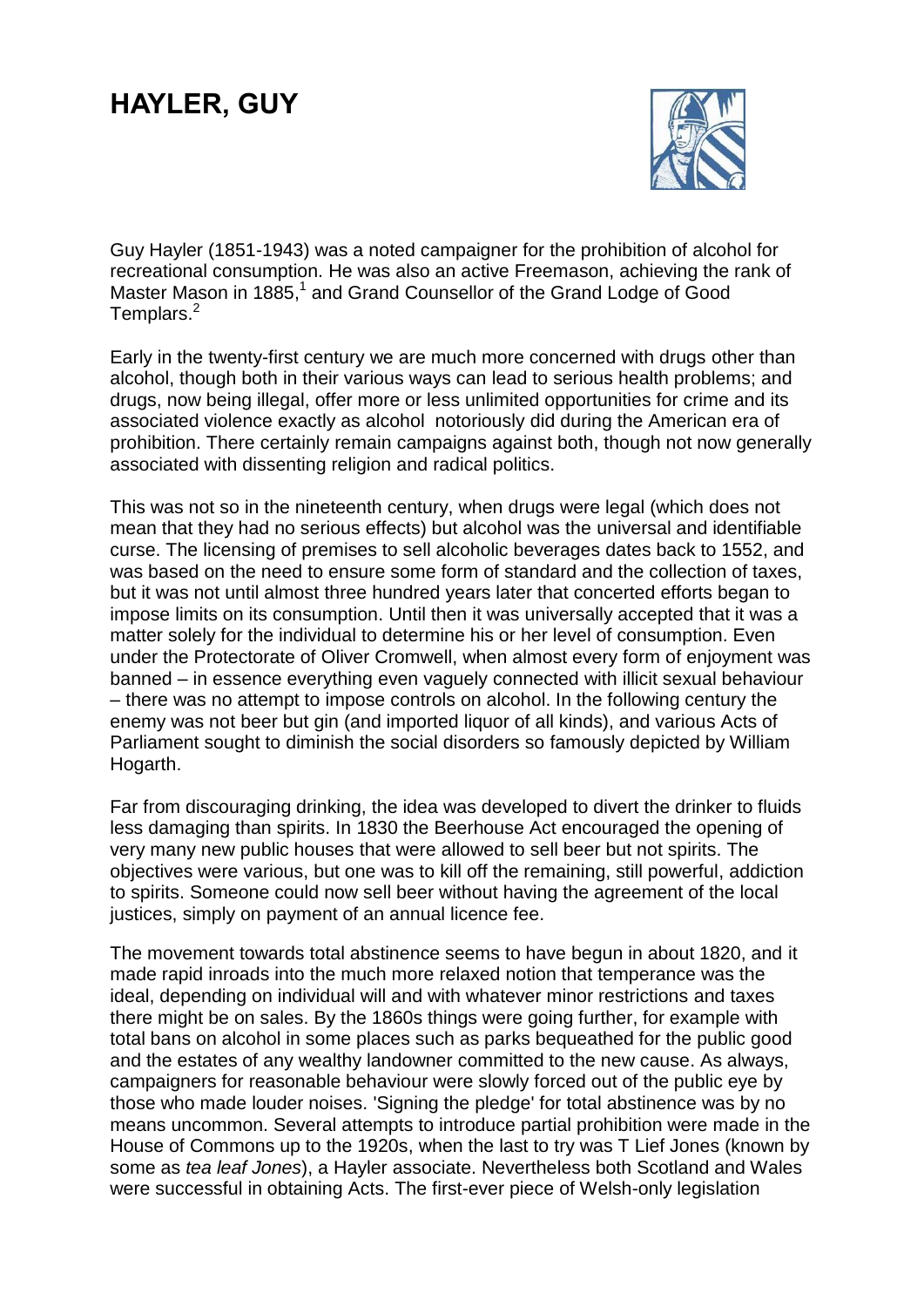passed by the Westminster Parliament, the Sunday Closing (Wales) Act 1881, shut pubs on Sundays, and remained partly in force until 1996. The Temperance (Scotland) Act of 1913 allowed local areas to vote on whether to allow alcohol to be sold and it is still in force, though rarely used. England remained largely untouched until very restrictive provisions on opening hours arrived in the First World War, not relaxed for many decades.

Hayler was among the prominent campaigners for total abstention. He had been born at Battle on 5 November 1850. Guy campaigned against what he saw as worst sins of his day: alcohol and war. The absence of major European wars before 1914 meant that his interest – one might say obsession – with alcohol was at minimal risk of distraction.

His father was George, a tailor born at Sedlescombe, and his mother Mary Wood Hayler from Wittersham (his father's second wife). The choice of Guy's Christian name, with its resonance of revolutionary activity, is consistent with his father's support for Chartism. Significantly, the family was dissenting, being Congregationalist.

Guy had five older siblings or half-siblings: by 1851 James was apprenticed as a tailor, presumably to his father; George was a turner and Henry a french polisher (aged 13). Henry went to the USA in 1853 as a pioneer in Iowa and did well; he was to die in  $1909.<sup>3</sup>$ 

Ann (23) and Mark (12) had no recorded occupation. The children were all born at Battle. Where they lived is not wholly clear – the census return for that year is not specific – but the family website entry says that it was in the cottage next to the Abbey Gate. Cresy's report of 1850 suggests that they were at what is now 2 or 3 Abbey Green.<sup>4</sup>

By 1861 George, his two younger sons and two daughters-in-law were recorded as living at 14 Stone Street, Hastings, one of the streets then leading off Queen's Road. Mary had apparently died at Hastings at the beginning of the year.<sup>5</sup> (George followed her in 1866.) According to the family report Guy left the area at the age of 14, which would have been in about 1864. He had been converted to the cause of temperance at the very early age of six, presumably with the support if not at the insistence of his parents, at a blacksmith's shop in Hastings run by one Noakes. This was Stanton Noakes of 1 Fountain Road, a name no longer used.

By the late 1860s Guy had gone to London, where he found work as a painter and decorator.

The family account continues:

Somebody handed him a handbill advertising a meeting to be held in the Exeter Hall, 26 King William Street. This proved to be a great temperance rally and my grandfather became immersed in the cause. He was given the role of steward and attended all the public meetings. In 1870 when he was twenty, he joined another branch of the movement called the Good Templers, an organisation that had Lodges in different parts of the country. This particular lodge was over William Tweedie's bookshop in the Strand and it was here that he had the good fortune to meet my grandmother Elizabeth Harriss.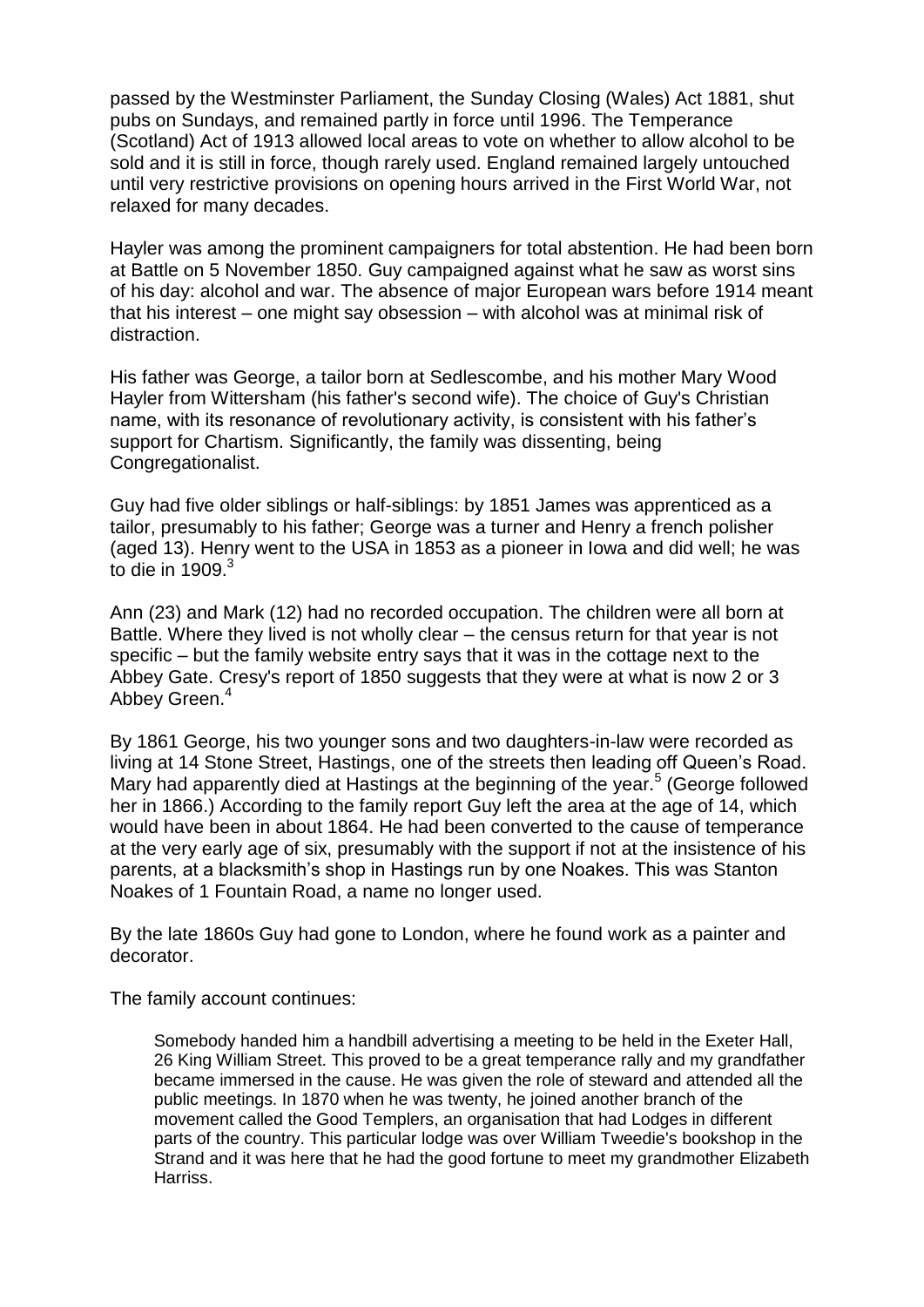Exeter Hall, which was to be demolished in 1907, was a great centre for radical causes, among them having been the abolition of slavery. It was also a centre for temperance activity:

The first temperance meeting was held on June 29th, 1831, and was one of the greatest on record. It was followed by a long series of others, and in 1853 the committee of the London Temperance League invited the famous orator, John B. Gough, to come over from the United States. On August 2nd of that year, a notable meeting was held at which he received a great reception. His power surpassed all expectations, and in the three visits he paid to England, he delivered, altogether, over 100 temperance addresses in Exeter Hall. Sir Wilfred Lawson's Local Option resolution in 1879 [his parliamentary attempt at allowing local areas to ban alcohol] was also supported by a great meeting.<sup>6</sup>

Anne Elizabeth Harriss was from a well-to-do middle-class family in Lambeth. They married at St Mark's, Kennington on 29 July 1874. They would have eight children: one in London, six in Hull and one in Newcastle on Tyne.

In the year of their marriage they moved to Hull where they ran Haylers Temperance Hotel. On the advertising card I have describing it, there are engravings of the coffee rooms, billiard room, smoke room, commercial room, club room and reading room. It looks quite an impressive place. My grandfather was also busy at this time organising public meetings and getting involved in all aspects of the Temperance movement.

Temperance establishments might be unusual today but up to the 1960s they were not uncommon and were to be found even in the West End of London. (Locally there was another at Bulverhythe, too.)

After the marriage he was appointed the secretary of the Hull branch of the United Kingdom Alliance, the leading temperance organisation, and the couple moved there. Hull was a prosperous merchant and shipping port and therefore a good place for any young man to launch a career. In 1889 he rose to a bigger job at Newcastle on Tyne:

After sixteen years they left Hull for Newcastle, where my grandfather became full time secretary of the North of England Temperance League. He worked incredibly hard here organising hundreds of rallies, demonstrations and public meetings. One of the most successful events was a grand bazaar opened by Queen Victoria's daughter, Princess Louise. He was now becoming well known as a powerful orator.



Although prohibition was overwhelmingly a workingclass movement it had its upper-class adherents. Lady Henry Somerset (1851-1921) was one such, and she was also a promoter of women's rights. Hayler caught the eye of another upper-class woman, Rosalind Howard, Countess of Carlisle (1845-1921), the châtelaine of Castle Howard in Yorkshire. She had joined the anti-alcohol movement in 1881 and used her authority to ban alcohol from the Castle Howard estate, including a condition of abstinence by her workers. She shut as

**Undated photograph of Guy Hayler, almost certainly late nineteenth century.**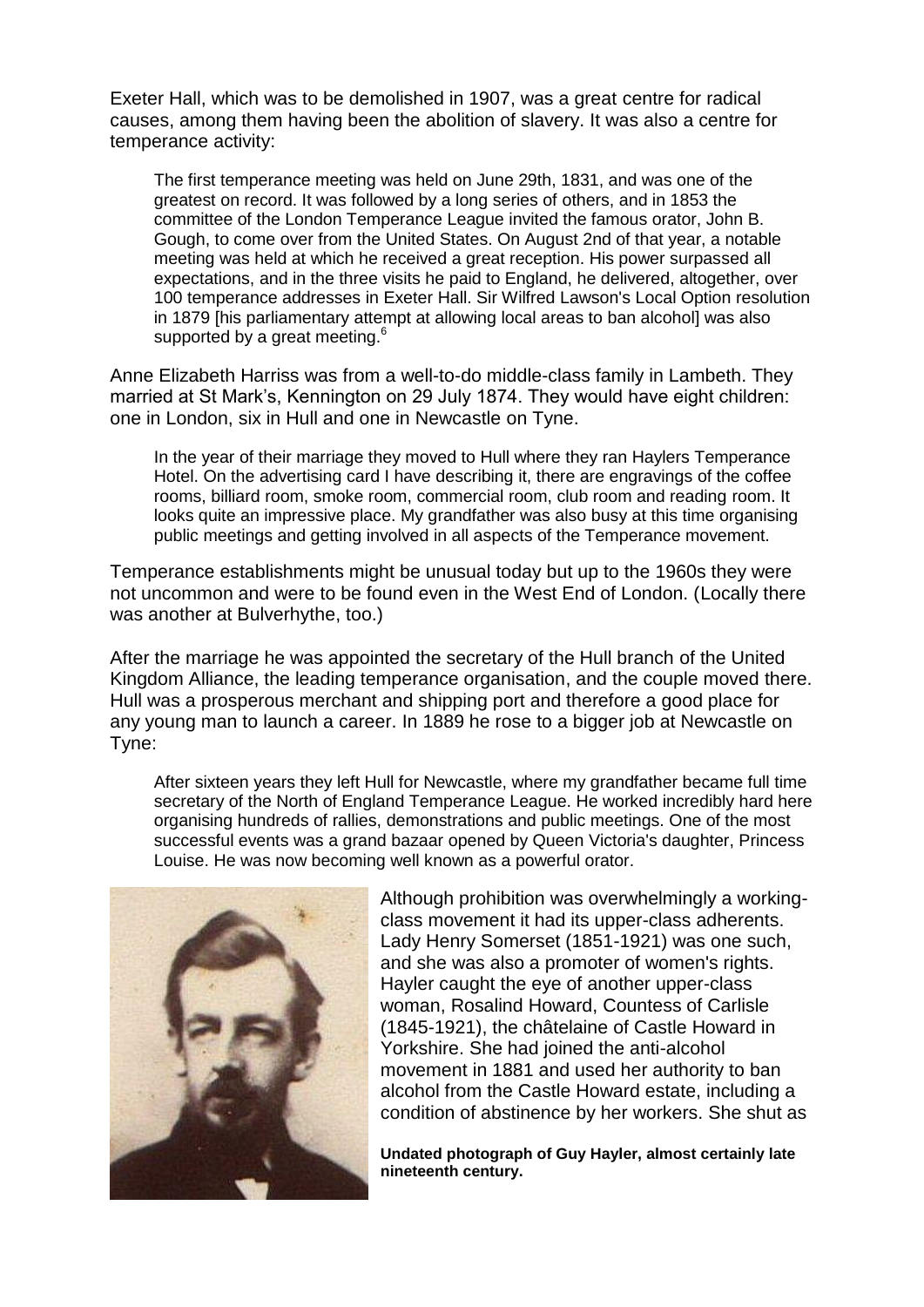many pubs as she could. She much admired Hayler and when he was suffering from overwork in Newcastle she offered him a home and work at Bulmer on her estate. This lasted only a short time because he inherited a substantial sum from an uncle and moved to Surrey. Anne died at their home Courtfield, 4 Avenue Road, South Norwood in 1941 and Guy died there in 1943.

Hayler never wavered in his commitment to the cause and remained active in it until his old age. His remarks on Adolf Hitler were not quite as controversial then as they would be now, even if his confidence in the Führer's ability to wean the Germans off beer and wine was more than a little hopeful:

Some British prohibitionists were given to admiring, a trifle wistfully, the way the Nazis were tackling the drink problem in Germany. In his presidential address to the 1937 meeting of the World Prohibition Federation in Warsaw, Guy Hayler said the fight against inebriating poisons had enjoyed official patronage and leadership since the advent of Herr Adolf Hitler in 1933.

Hayler's international involvements were considerable. He went to the USA on various occasions to help and to learn from prohibitionists there, and in 1909 he became the founding honorary president of what became the World Prohibition Federation and edited its International Record until his death.<sup>8</sup> He was a prolific writer of reports and pamphlets, and even has a novel to his name (perhaps needless to say, on the subject of teetotalism).

Hayler was of course not a single-issue man, as his letter to Asquith, the prime minister, makes clear (31 December 1915):

Dear Sir,

If it is true that the Government has decided in favour of Conscription, the unity of the nation is gone, and evil times are in store for thousands in this land.

For one, and I know there are many more, I shall fight this evil thing for all I am worth. It may mean withdrawing from all the work in which we have been engaged in since this deplorable war began, but in fighting militarism in Germany we never looked for it being planted in our own country.

From those I have already seen, who are opposed to conscription, there must be thousands who will not willingly allow it to become law. If you force it through Parliament you will want an army to enforce it.

As an old radical I emplore [sic] you not to permit this wrong being done.

Yours very truly,

Guy Hayler

The family continued in the same strain. Guy's son Glen Herbert Hayler was called up in the next year and court-martialled for disobeying orders. In his defence he stated, in part:

At the local tribunal, I stated that I was a conscientious objector, and that my objection to war was of long standing. I was brought up in a home where the principles of peace were taught. Under my father's roof have slept men and woman from all parts of the world, who were engaged in trying to benefit their fellows. Listening to their conversations, I began to understand something of the idea of the brotherhood of man.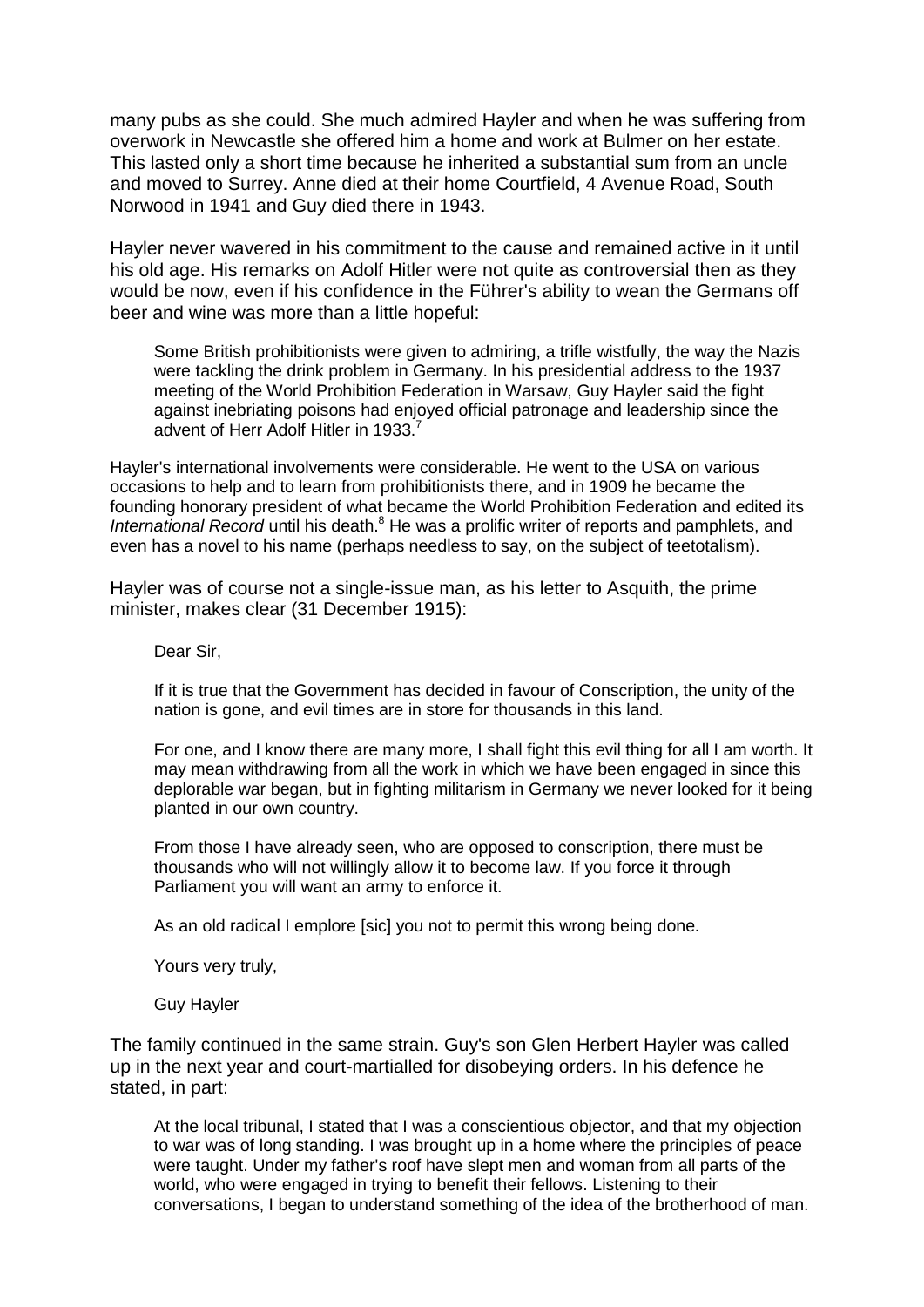Later, by reading and study, I was able to reason these things out for myself, and I came to the conclusion that war was absolutely wrong; that men, the wide-world over, were brothers, and that international matters, as national matters and local matters, could best be settled by peaceful means. To accomplish this end, men should refuse to slaughter one another, or to assist in any way the organisation of militarism. This led me to the conclusion that under no circumstances could I ever become a solder, nor assist in the preparation or conduct of war. Parliament has recognised that such as I exist, and I therefore claim absolute exemption on the conscientious grounds. In taking my stand on what I sincerely believe to be the right, I can only say these are my firm convictions, and by these I must stand.

At the appeal tribunal, my father gave evidence that these principles had been held by me from boyhood; that I had declined, while at school, to be drilled by a military officer, and had taken a strong religious stand against war. I also explained to the appeal tribunal that as a Christian I was opposed to all war. I endeavoured, to the best of my ability, to convince both the tribunals of the sincerity of my views on these matters, but they failed to appreciate the strength of my religious convictions. The Chairman of the local tribunal declared that I had no conscious, and the appeal tribunal refused not only to give me the protection to which I am entitled by law, but even to permit me to appeal to the central tribunal.

Nevertheless he was sentenced to six months' detention.<sup>9</sup> Glen survived the war and married in 1920, living to 1986 when he died at Worthing; his son (Guy Ralph, an architect) married and had children at Brighton, dying there in 1969. His daughter Catherine married at Worthing and also had children. So at least part of the family returned to Sussex.

A fate similar to Glen's befell his brother Mark Henry Chambers Hayler (1887-1986), who was imprisoned on various occasions for his resistance to conscription. He loyally followed his father in his campaigns, becoming executive secretary of the World Prohibition Federation in 1925, and editor of the Federation's journal after Guy died. (The journal ceased publication in 1968.)

As we know, the elder Guy did not achieve his objective, even partially. Public houses are now open throughout the day throughout Great Britain, even on Sundays, and usually children are admitted; alcohol is easily obtainable from supermarkets at prices far lower than in pubs. But if drunkenness was a curse in the past, it still is. It remains closely associated with poverty, domestic and street violence and, together with alcoholism, creates serious pressure on an already-overstretched health service. Guy's crusade was far from ignoble, even if when it succeeded in the United States it led to much worse rather than to better conditions.

## *Notes on sources*

Except where otherwise stated or where the source is from census or BMD records. The main work is *The Hayler Family & Bulmer* by Shirley Hare, written in July 1986 and typed by Dr Jonathan Hare of the University of Sussex in January 2006. Among its pictures is the one above. It was read at [www.creative-science.org.uk/bulmer.html.](http://www.creative-science.org.uk/bulmer.html) Further information was found in Jack S. Blocker, David M. Fahey, Ian R. Tyrrell: *Alcohol and Temperance in Modern History: a global encyclopedia*, 2003, read at<http://www.lodgetemperance.org.uk/history/founding-members/bro-guy-hayler/>

George Kiloh **© BDHS April 2016**